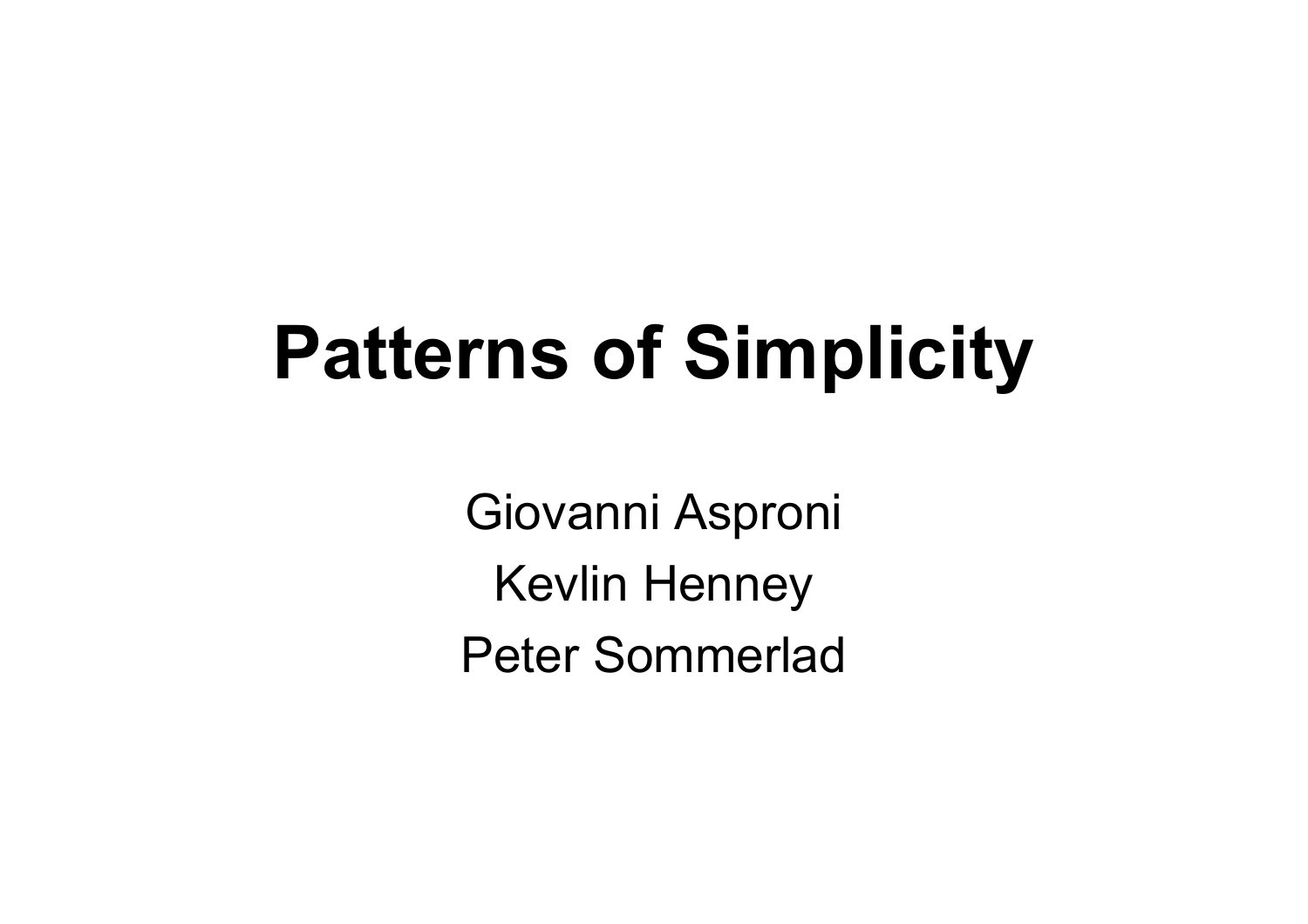# Agenda

- Kick-off
- **Simplicity**
- Examples
- Patterns
- Workshop
- Wrap-up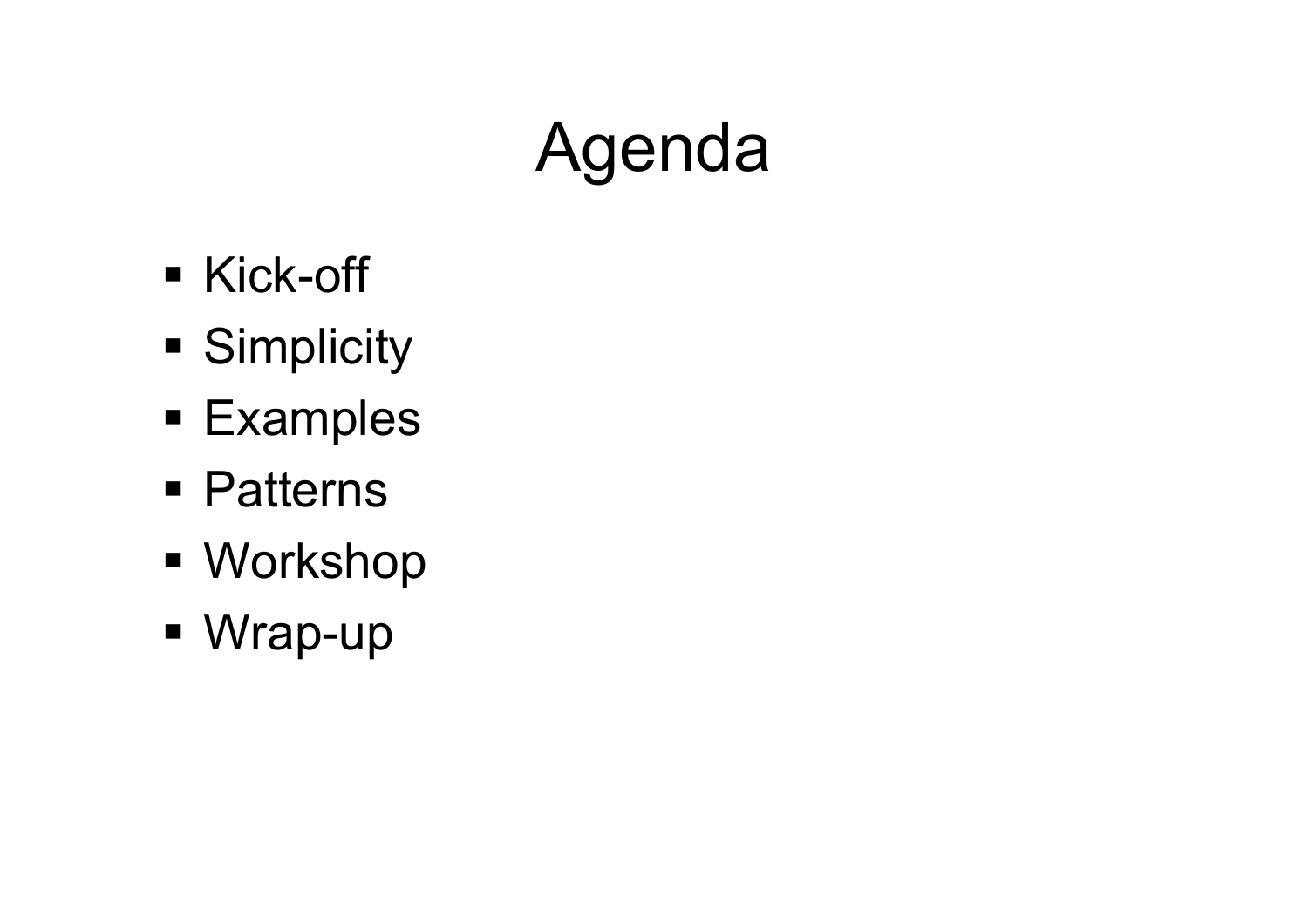## Defining Simplicity

**Simplicity** is being simple. It is a property, condition, or quality which things can be judged to have. It usually relates to the burden which a thing puts on someone trying to explain or understand it. Something which is easy to understand or explain is simple, in contrast to something complicated. In some uses, simplicity can be used to imply beauty, purity or clarity. Simplicity may also be used in a negative connotation to denote a deficit or insufficiency of nuance or complexity of a thing, relative to what is supposed to be required.

*http://en.wikipedia.org/wiki/Simplicity*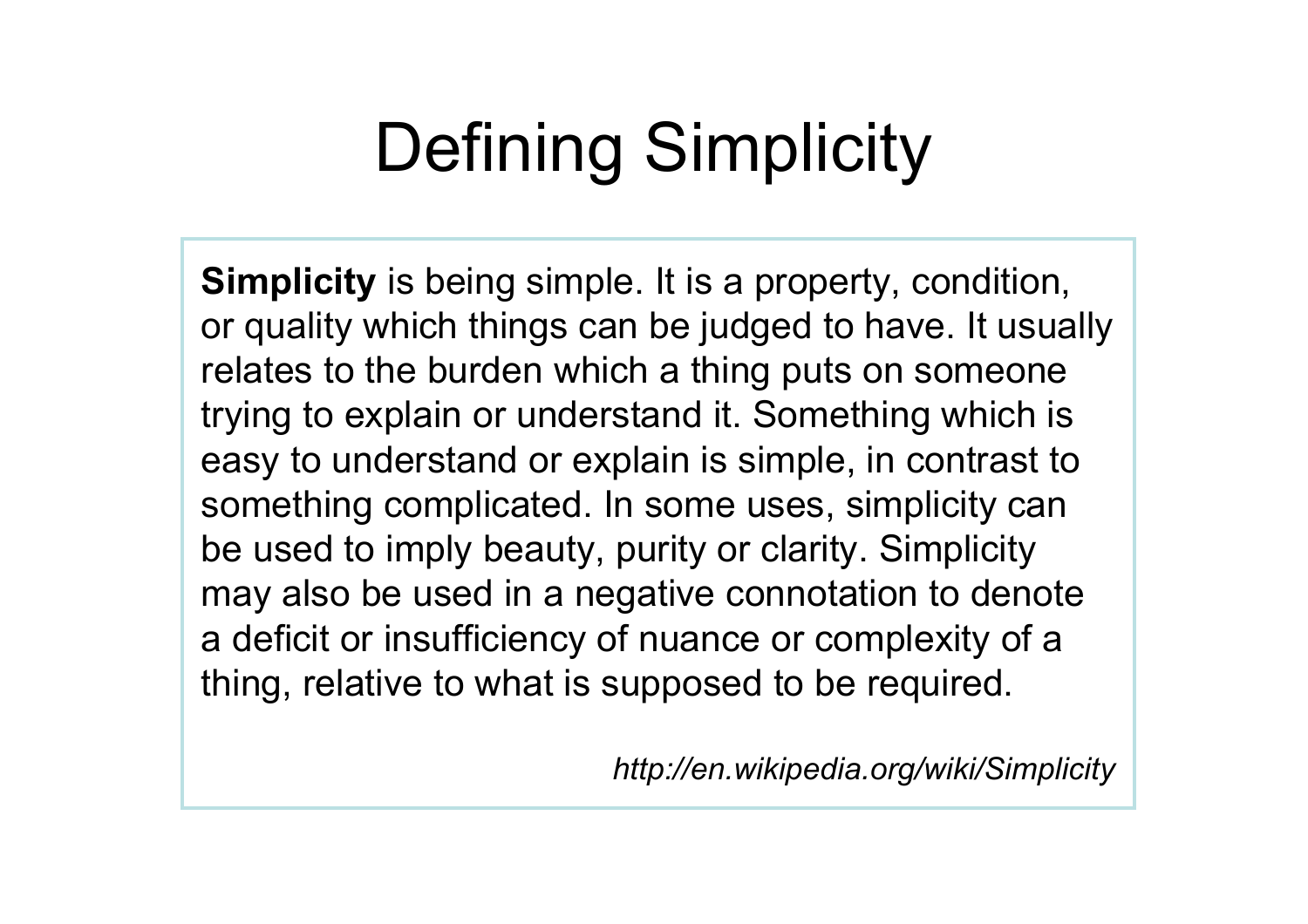## Thoughts on Simplicity

The price of reliability is the pursuit of the utmost simplicity.

*C A R Hoare*

The approach to style is by way of plainness, simplicity, orderliness, sincerity.

*William Strunk and E B White*

Simplicity before understanding is simplistic; simplicity after understanding is simple.

*Edward de Bono*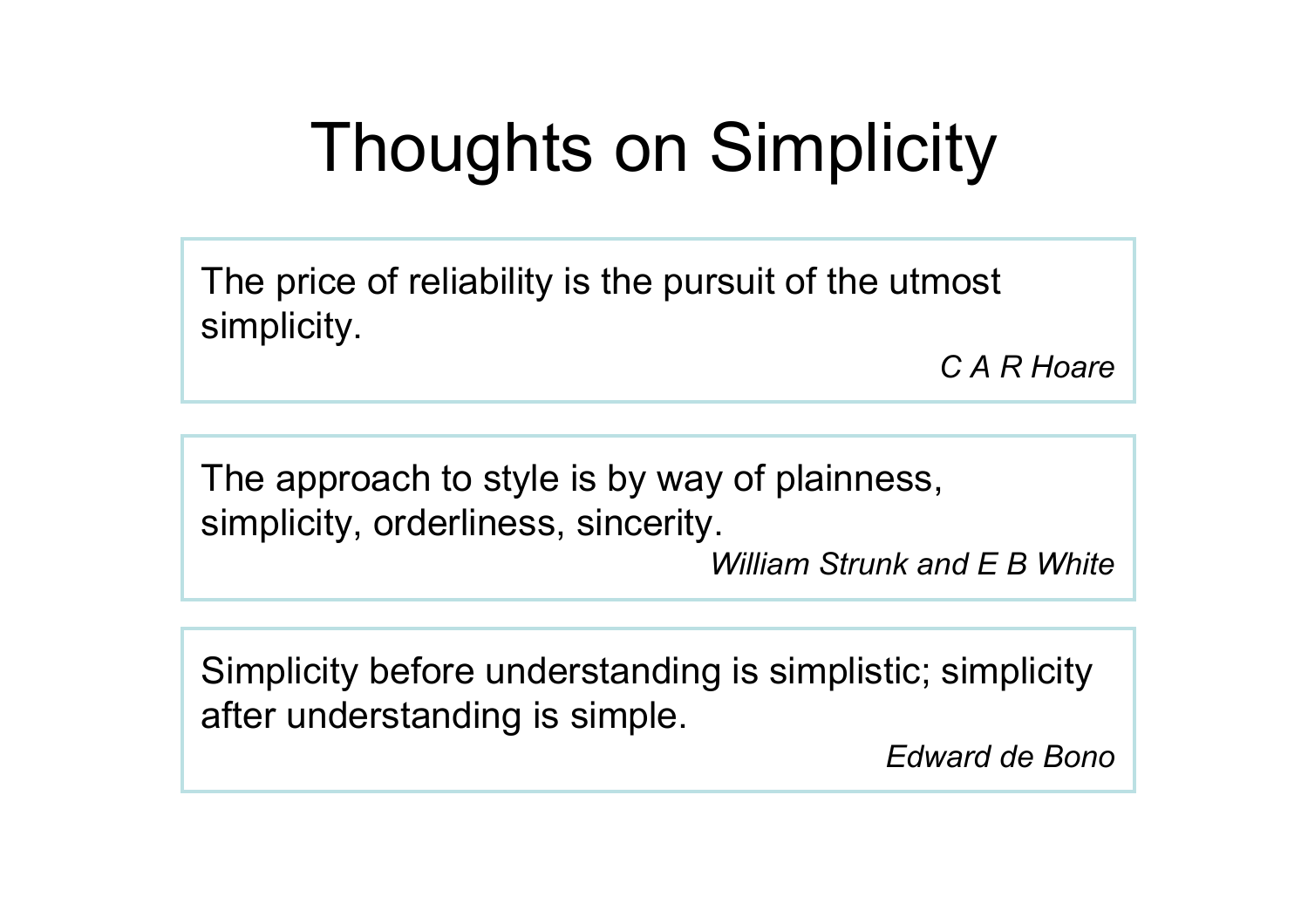### Favour Logic over Control Flow

```
if(isOldest)
{
    if(timeLastAccessed < cutOffTime)
    {
        return true;
    }
    else{
        return false;
    }
}
else{
    return false;
}
```
*Simplifies to...* **return isOldest && timeLastAccessed < cutOffTime;**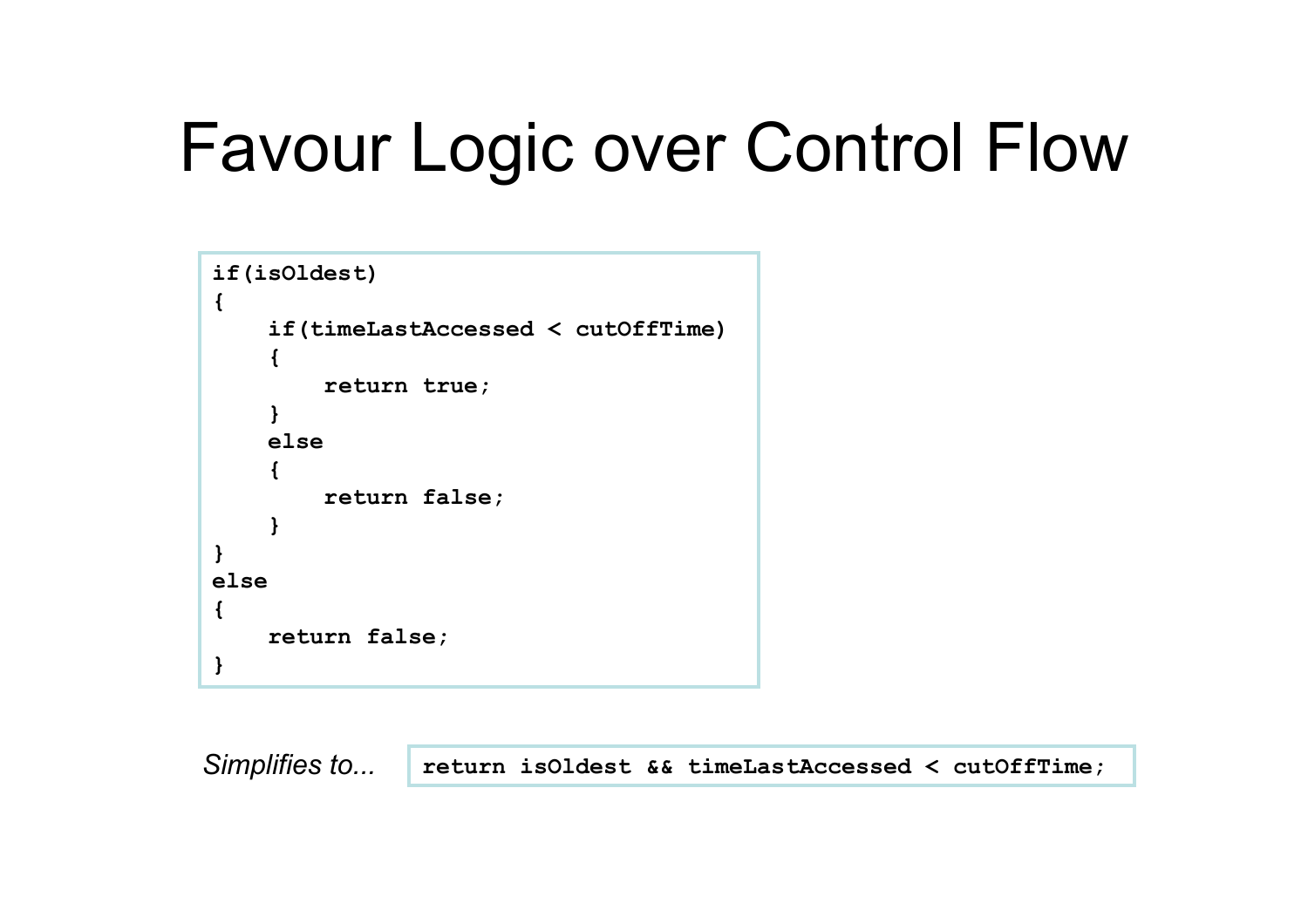#### Replace Flags with Conditions

```
boolean failed = false;
if(message != null)
{
    if(!enqueue(message))
        failed = true;
}
elsefailed = true;
if(failed)
    throw new MessageEnqueueException();
```
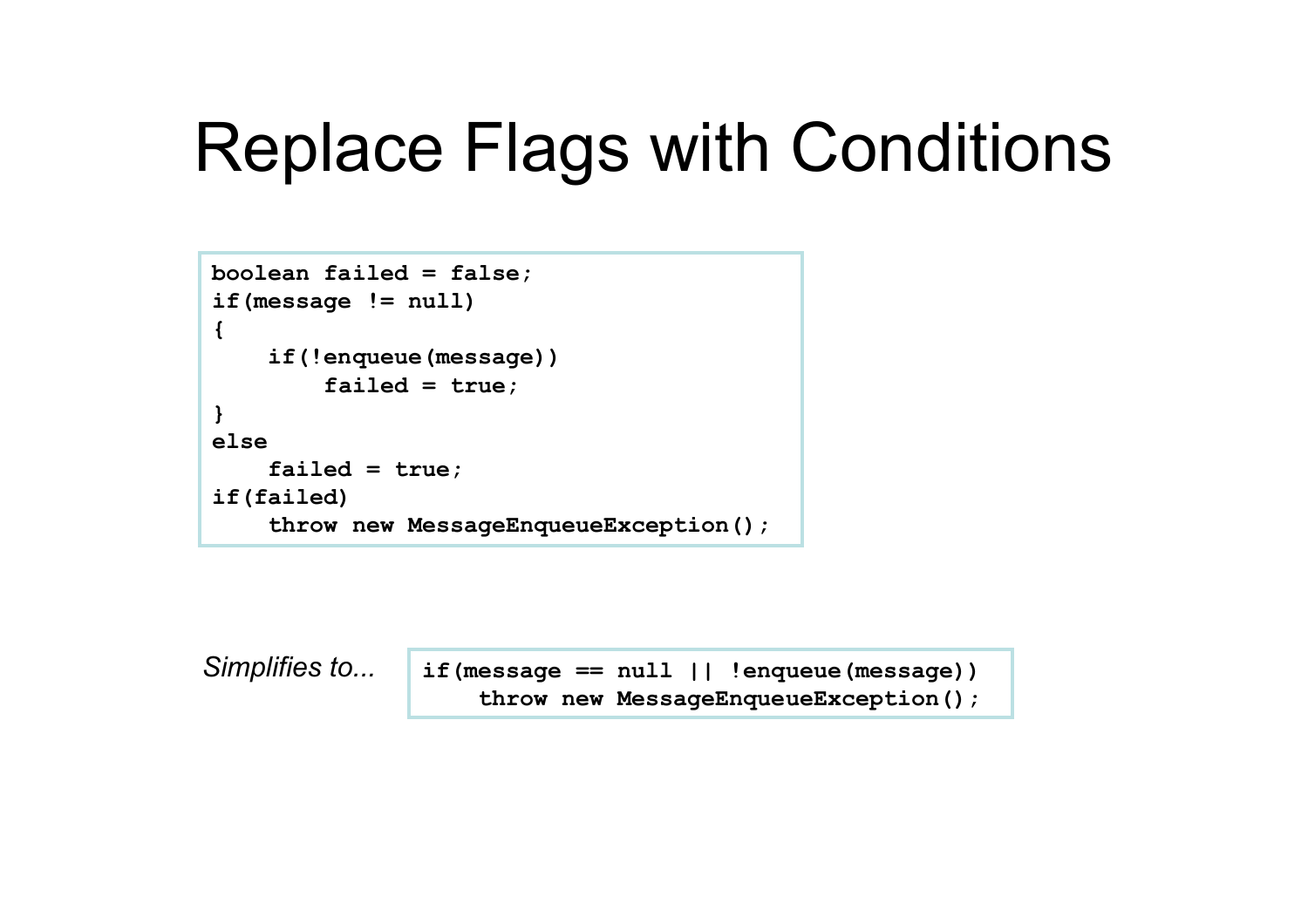#### Consolidate Duplicate Code

```
if(!file.exists() ||
   (file.exists() && !file.hasWritePermission()))
    return false;
```

```
if(!file.exists())
    return false;
elseif(!file.hasWritePermission()))
        return false;
```
*Eliminates duplicates, but long-winded and clumsy rather than simple*

```
if(!file.exists() || !file.hasWritePermission()))
                       return false;
Both simplify to...
```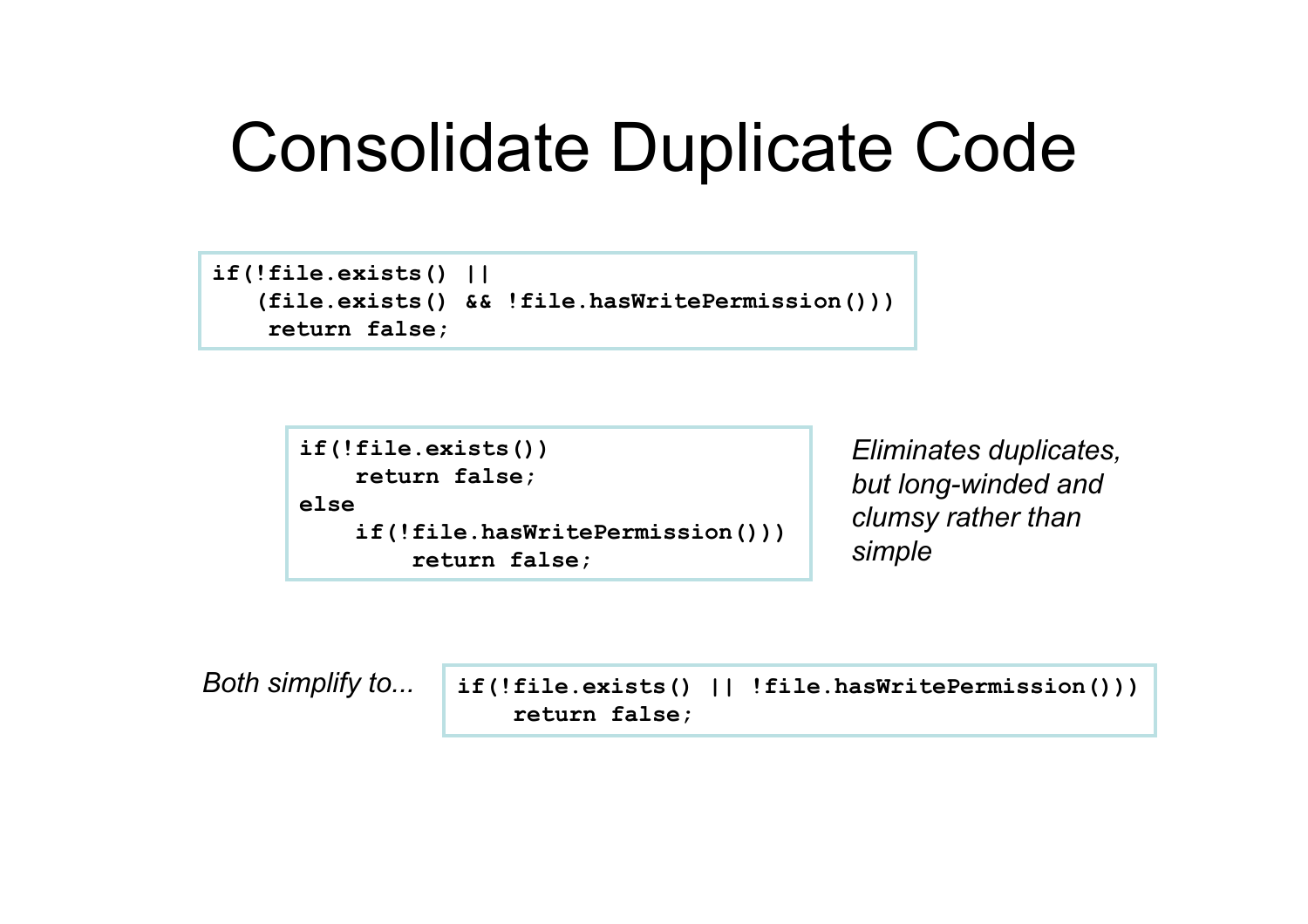#### Behavioural Test Cases

```
void testIsLeapYear()
{
    // years not divisible by 4 are not leap years
    assert !isLeapYear(1906)
    assert !isLeapYear(2009)
    // years divisible by 4 but not by 100 are leap years
    assert isLeapYear(1984)
    assert isLeapYear(2008)
    // years divisible by 100 but not by 400 are not leap years
    assert !isLeapYear(1900)
    assert !isLeapYear(2100)
    // years divisible by 400 are leap years
    assert isLeapYear(2000)
    assert isLeapYear(2400)
}
                                                 void testThatYearsNotDivisibleBy4AreNotLeapYears()
                                                 {
                                                     assert !isLeapYear(1906)
                                                     assert !isLeapYear(2009)
                                                 }
                                                 void testThatYearsDivisibleBy4ButNotBy100AreLeapYears()
                                                 {
                                                     assert isLeapYear(1984)
                                                     assert isLeapYear(2008)
                                                 }
                                                 void testThatYearsDivisibleBy100ButNotBy400AreNotLeapYears()
                                                 {
                                                     assert !isLeapYear(1900)
                                                     assert !isLeapYear(2100)
                                                 }
                                                 void testThatYearsDivisibleBy400AreLeapYears()
                                                 {
                                                     assert isLeapYear(2000)
                                                     assert isLeapYear(2400)
                                                 }
                                                                     More clearly expressed as...
```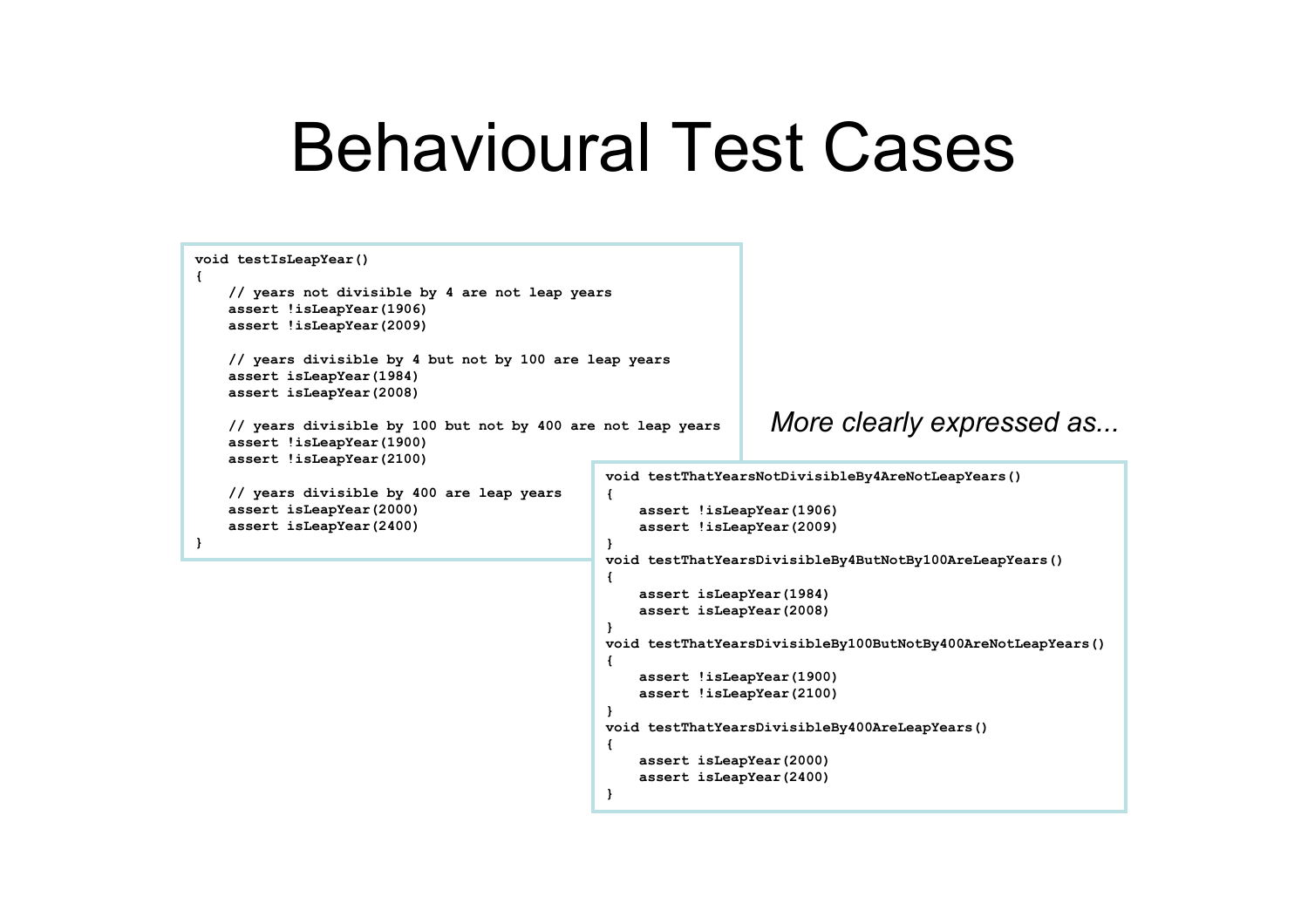### Simplicity through Practice

- Many examples of practices can be captured as considerations and heuristics
	- E.g., be suspicious of lots of Boolean literals
	- E.g., refactor against tests
	- E.g., care about the little details, because complexity starts in the small
- **Others are more specific** 
	- E.g., apply De Morgan's Laws
	- E.g., name interfaces after roles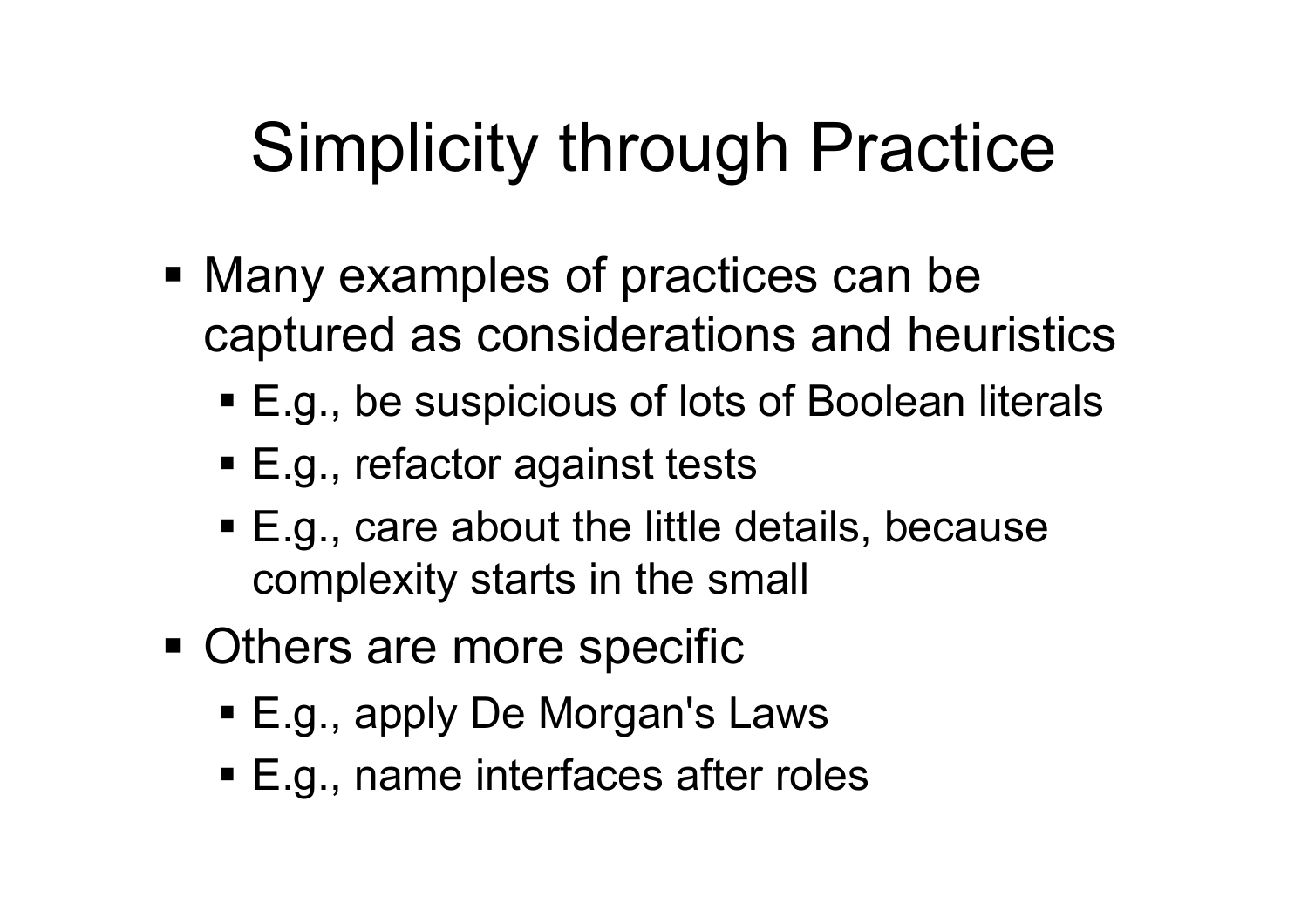#### Patterns

- Patterns allow us to name, deconstruct and communicate proven practice
	- Recurrence (ideally *good*) is key
	- **Patterns can refer to general design ideas,** code detail, day-to-day development practice, broader development process, etc.
- Patterns are of interest as a means of communicating and reflecting on simplicity and the practices that foster it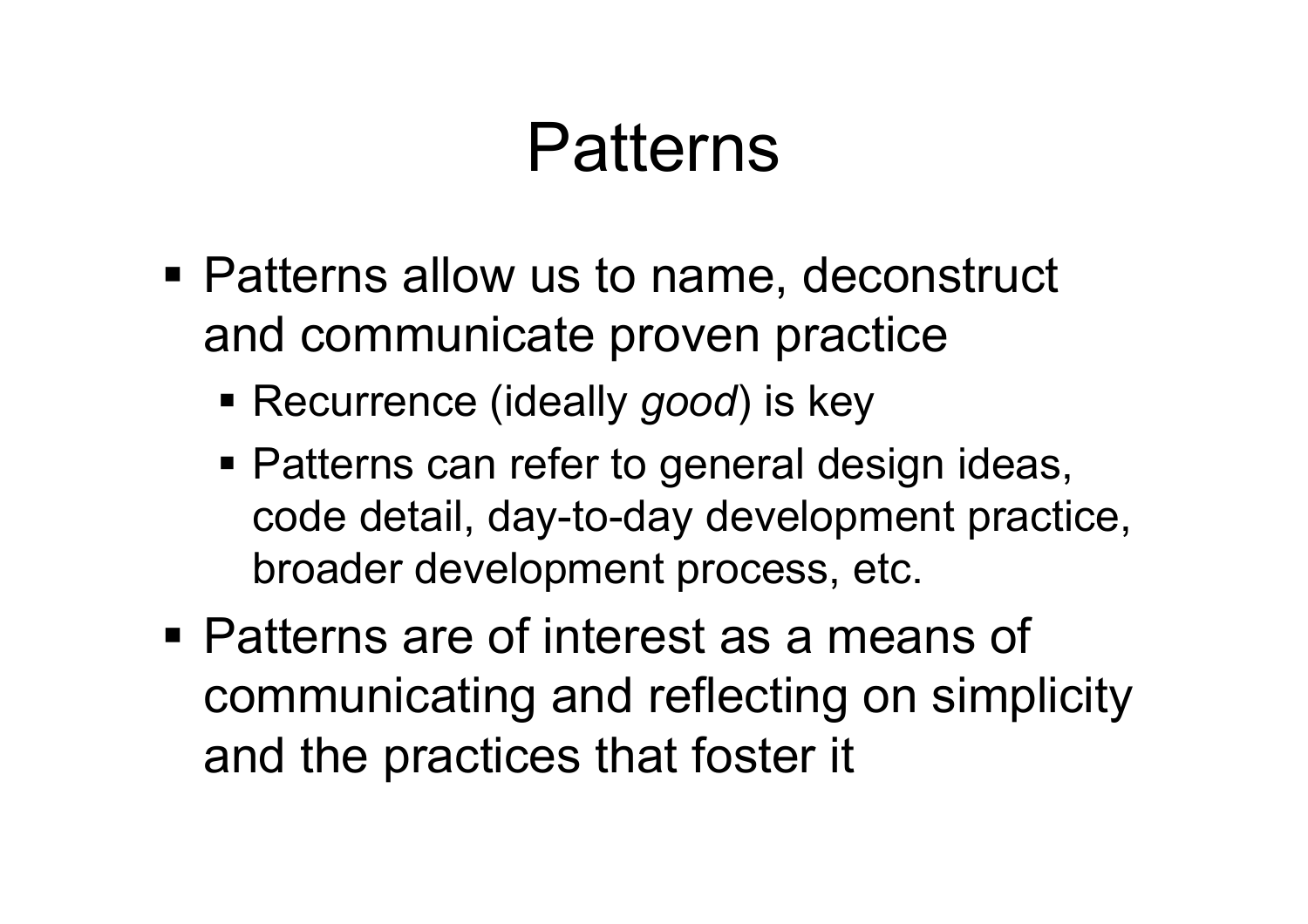### Naming and Context

- Patterns are named
	- Typically, but not necessarily, noun phrases
	- **Nouns work well for describing structure, but** verbs can be effective for process advice
- Patterns apply in a context
	- They are not universal principles: a good practice in one context can be poor in another
	- E.g., programming language, framework, tool chain, project type, organisational culture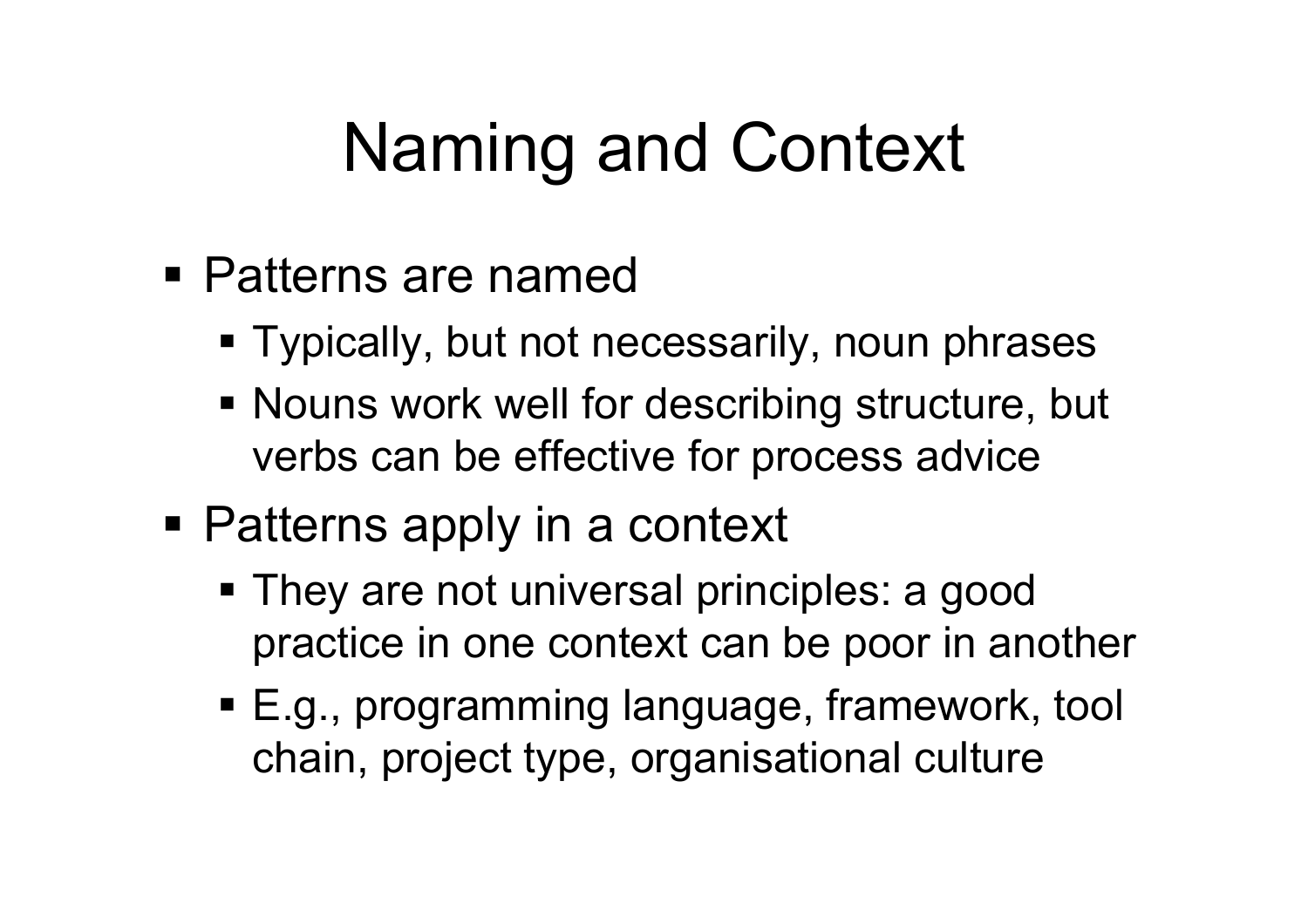#### From Problem to Solution

- Patterns are motivated by a problem
	- The problem is often characterised by forces and a simple summary of the problem
- Patterns propose a solution
	- A simple summary of a solution is often accompanied by more detail and discussion
- **Patterns have consequences** 
	- Both benefits and liabilities, actual and potential, should be considered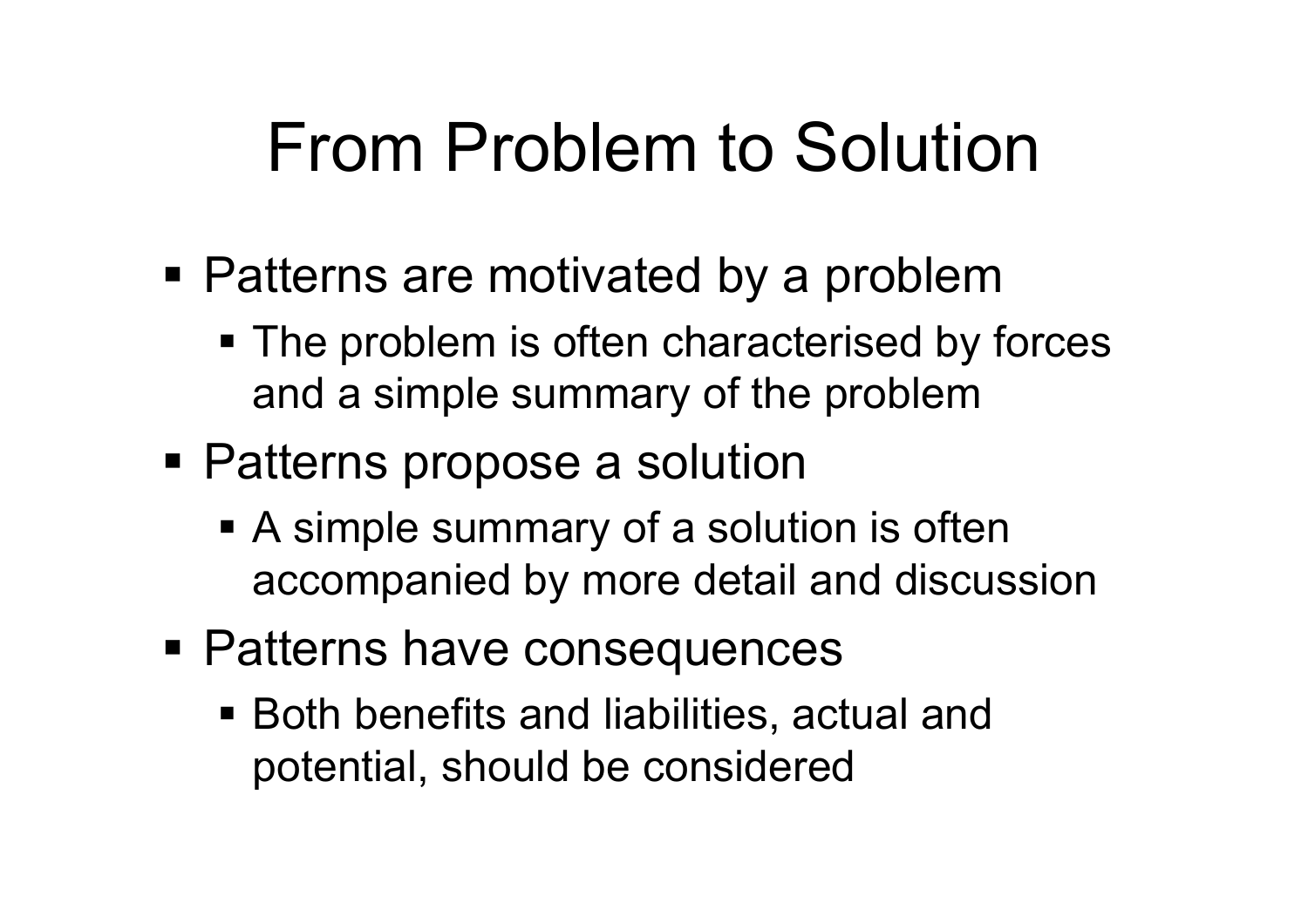### Patterns for Simplicity

- What patterns can we find that help with the act of simplifying a software system?
	- What patterns of design, from the fine grained to the large scale, do we see in code that we consider to be simple?
	- What patterns of practice do we know that help us to keep things simple?
	- In what ways are these different to the patterns or combinations of patterns we find that lead to complexity and complications?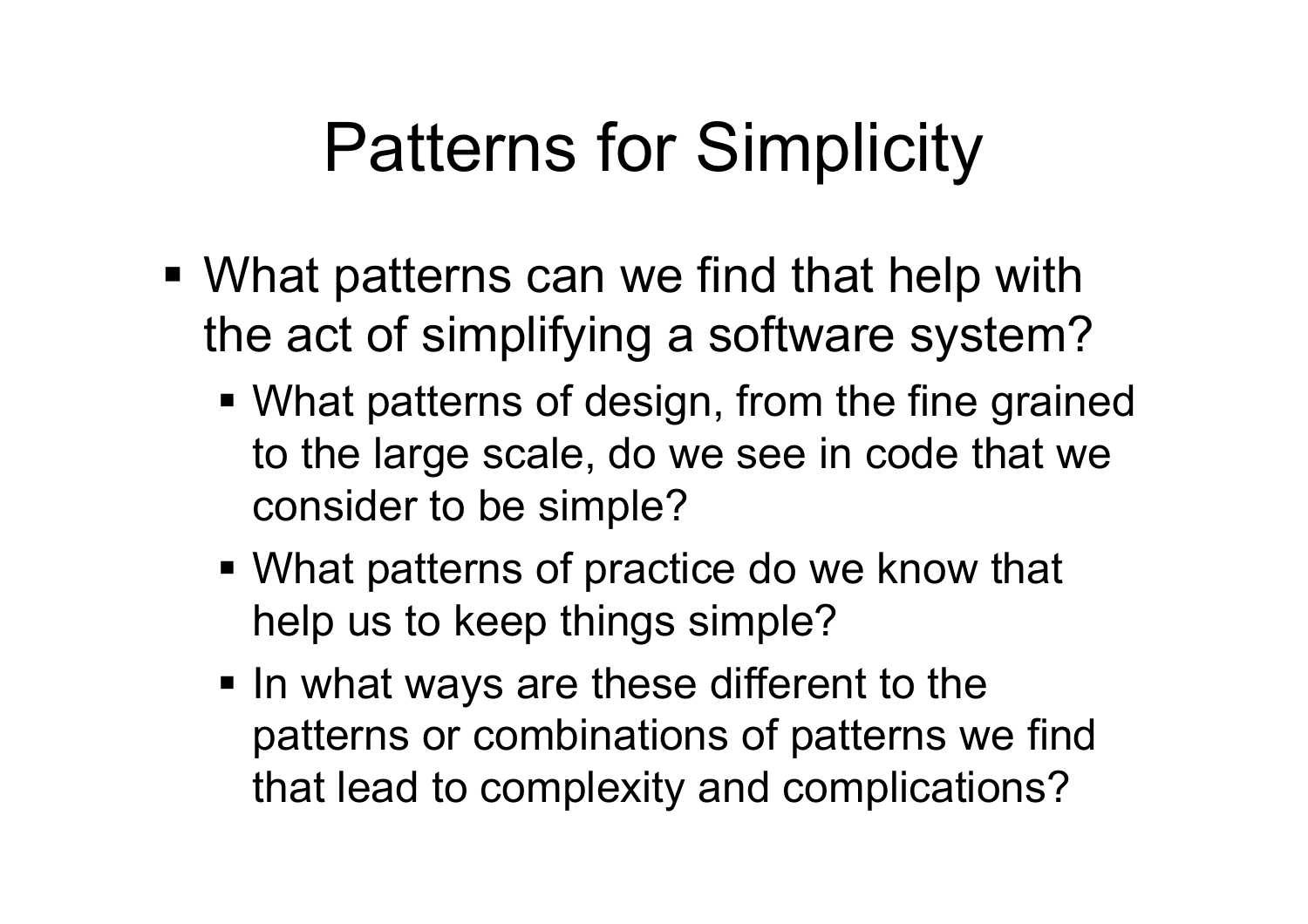### Patterns for Complexity

- **Not all that recurs is necessarily good** 
	- Originally referred to simply as *bad patterns*, many terms now cover this idea: smells, dysfunctional patterns and anti-patterns
- **Accidental complexity arises from** groupthink and inappropriate pattern use
	- E.g., most applications of Singleton
	- E.g., copy and paste coding
	- E.g., a setter per getter, a getter per field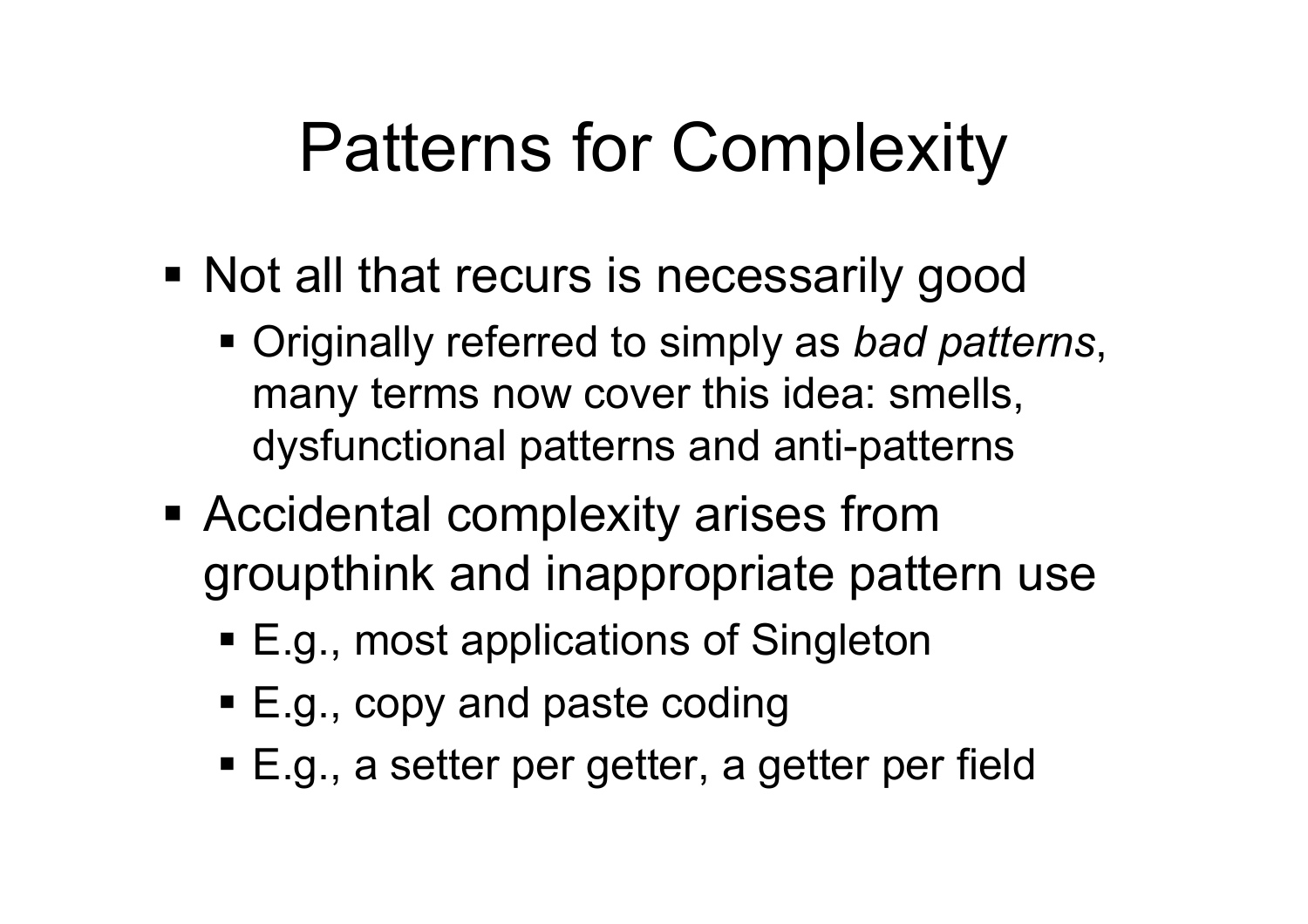## Pattern Mining

- Workshop to identify and detail some patterns that promote simplicity
	- **And also note some that lead to complexity**
- Workshop approach:
	- **Brainstorm pattern names**
	- Timeboxed pattern writing
	- Group patterns together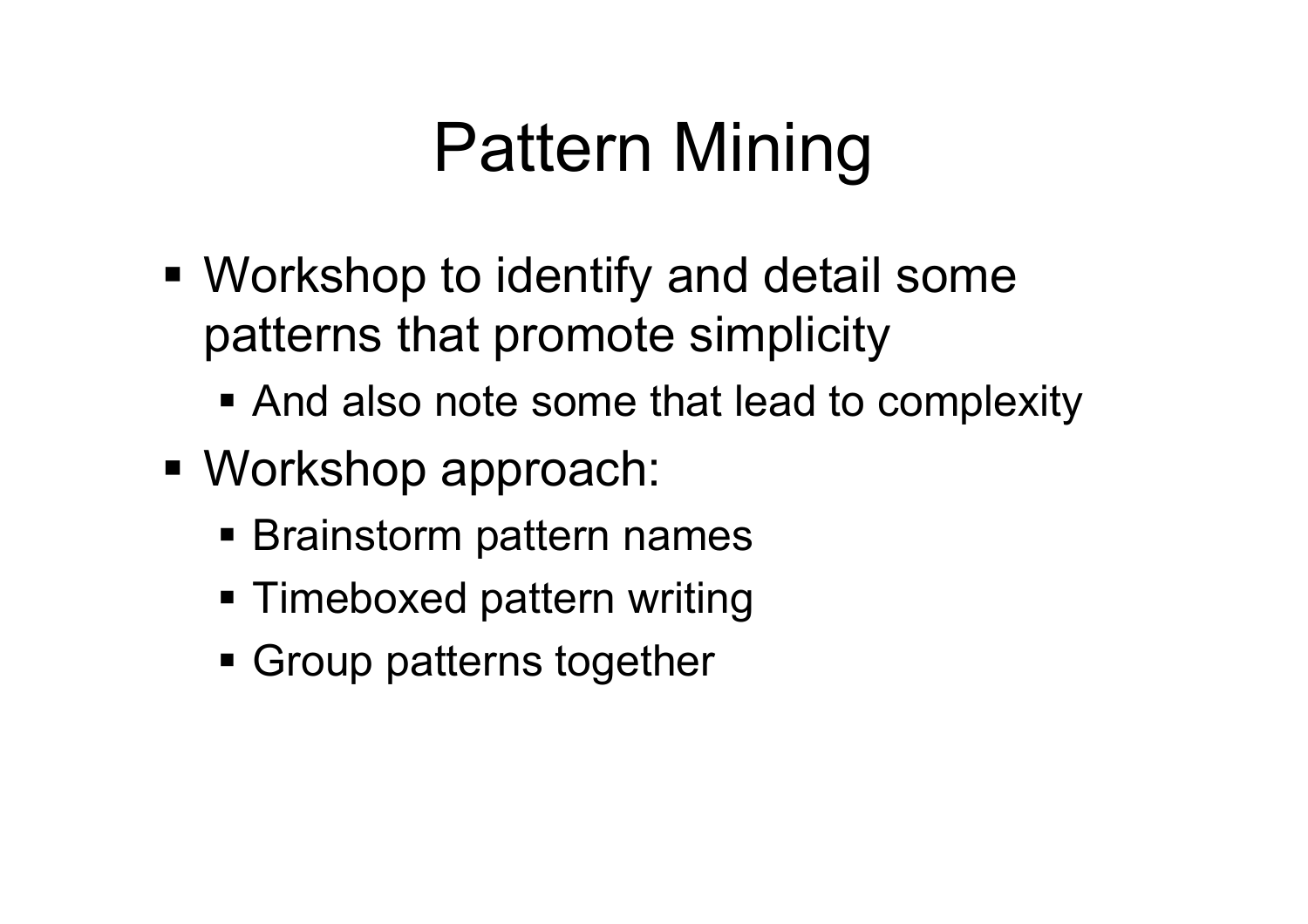#### Pattern Names

- **Brainstorming** 
	- No need to filter or edit
- Choose descriptive names
	- You should be able to tell what the idea of the pattern is by its name
	- You can include existing known pattern names, practices and refactorings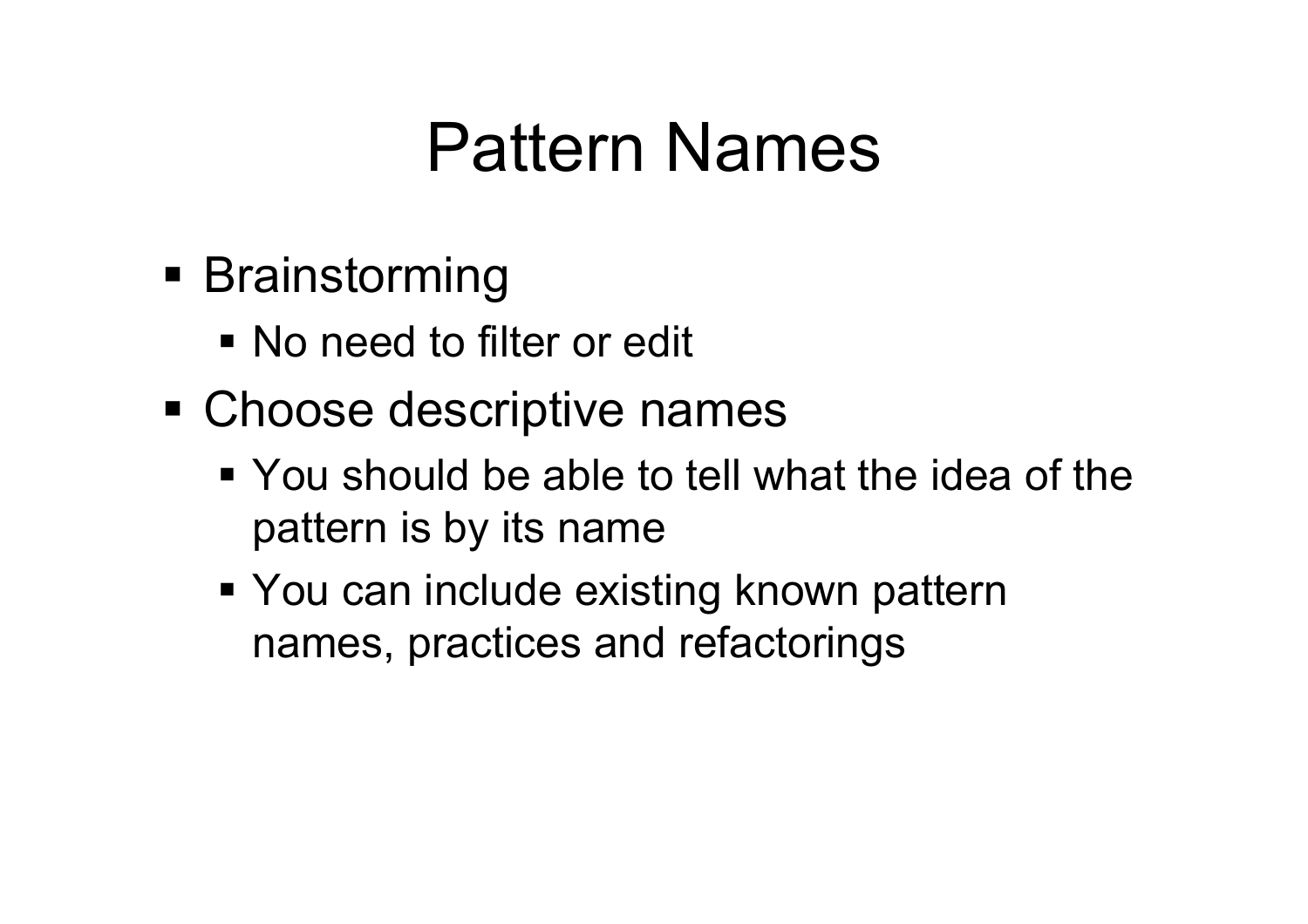#### Pattern Elaboration

- Name
	- **Directly from brainstorming or refined**
	- **Also mark the confidence or quality next to the name** (select from *Good*, *OK*, *Neutral*, *Ungood* )
- Context
	- **Where and when pattern applies**
- Problem
	- What are the issues?
- **Solution** 
	- The practice/technique/etc. and its consequences?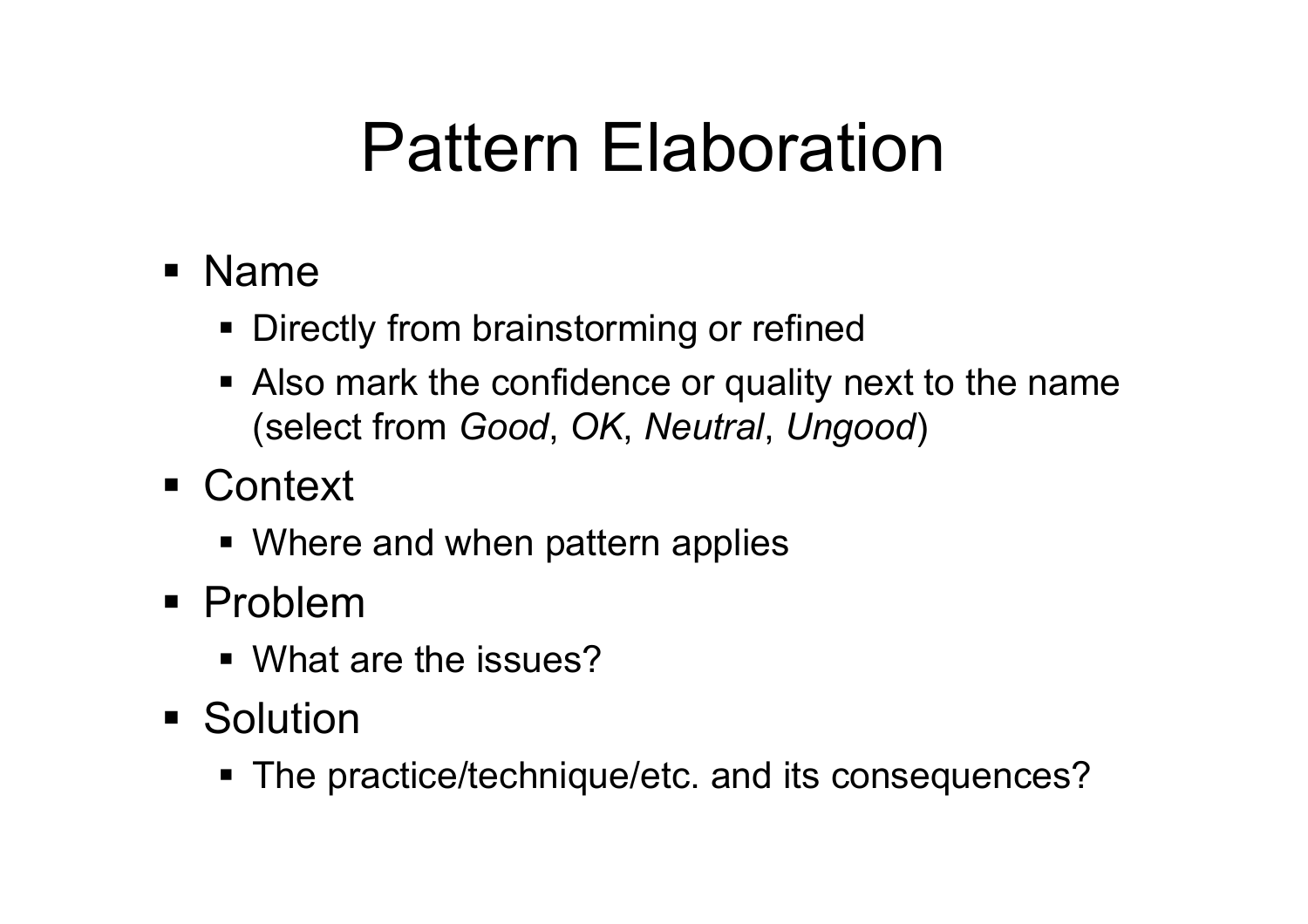# Grouping

- **Group similar and related patterns** together
	- **Similar because they are the same in terms of** outcome, overall intent or actual practice
	- Related because they relate to the same kind of thing or at the same level of scale